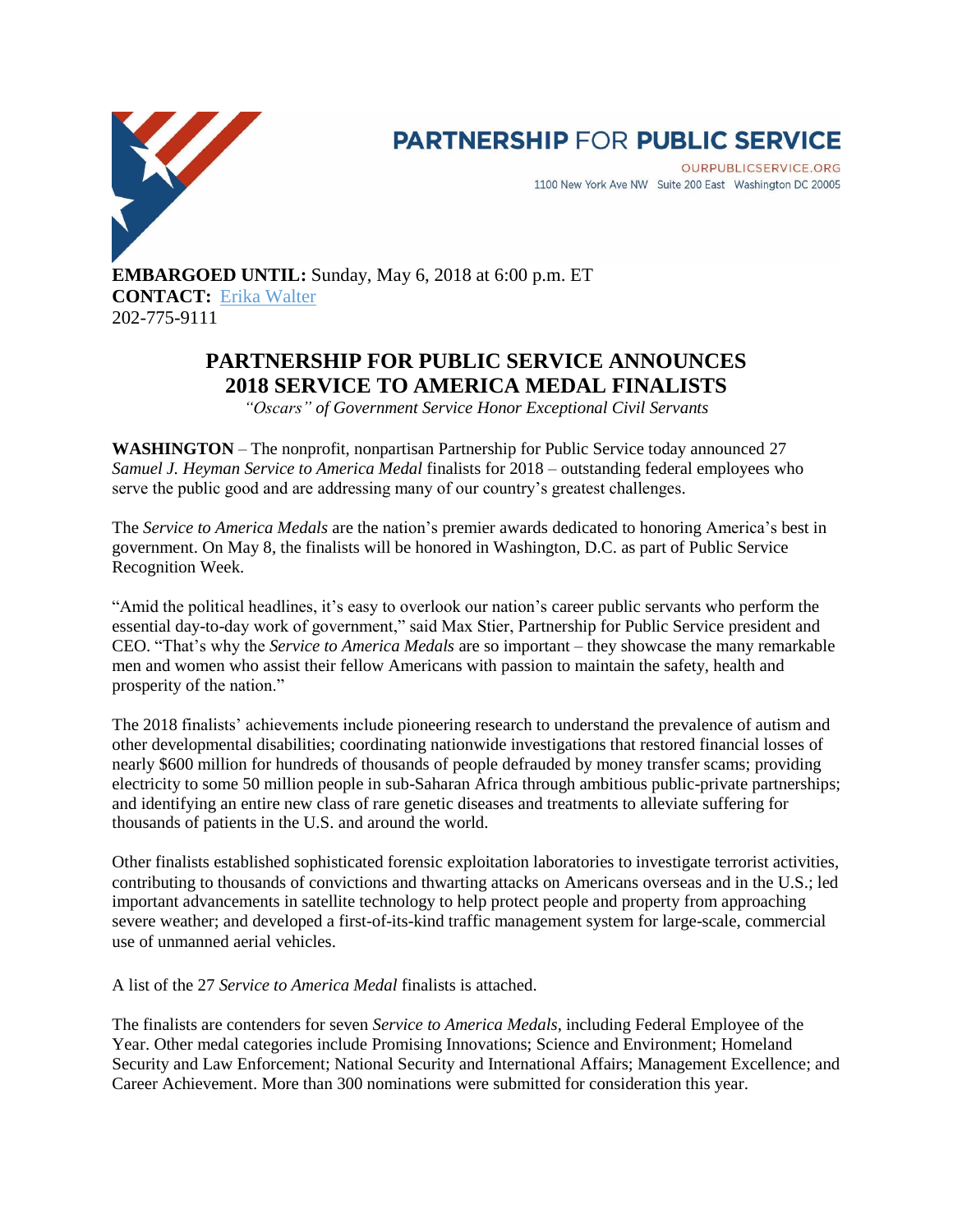Medal recipients will be announced October 2 during a gala at the Andrew W. Mellon Auditorium in Washington, D.C.

In addition, the Partnership will present its first honorary private-sector *Service to America Medal* at the gala to Amazon CEO Jeff Bezos, who has collaborated with government through many of his wideranging business endeavors to advance the fields of space exploration and sustainable energy.

All 27 finalists also will be eligible for the *Service to America Medals* People's Choice Award. Beginning Friday, May 11, members of the public can vote online for the federal employee they believe has made the most significant contribution to the American people. The People's Choice winner will be announced at a Partnership event on July 19.

The *Service to America Medal* recipients will be chosen by a prestigious committee that includes American University President Sylvia Mathews Burwell; President of the University of North Carolina System Margaret Spellings; Co-Anchor of "CBS This Morning" John Dickerson; Axios Founder and CEO Jim VandeHei; President of DEKA Research & Development Corporation Dean Kamen; bestselling author Michael Lewis; Rep. David Price (D-N.C.); Rep. Phil Roe (R-Tenn.); Corporate Vice President of Microsoft Worldwide Public Sector and Industry Toni Townes-Whitley; and additional leaders from government, media, academia, the private sector and philanthropic community.

The premier and national sponsors for the 2018 *Service to America Medals* include Mrs. Ronnie Heyman and the Heyman Family, and Chevron.

Renamed the *Samuel J. Heyman Service to America Medals* in 2010 to commemorate the organization's founder, the program has honored more than 510 outstanding federal employees since its inception in 2002. More information about the program and the 2018 finalists is available at servicetoamericamedals.org.

During the past 17 years, the nonpartisan, nonprofit Partnership for Public Service has been dedicated to making the federal government more effective for the American people. We work across administrations to help transform the way government operates by increasing collaboration, accountability, efficiency and innovation. Visit ourpublicservice.org to learn more.

###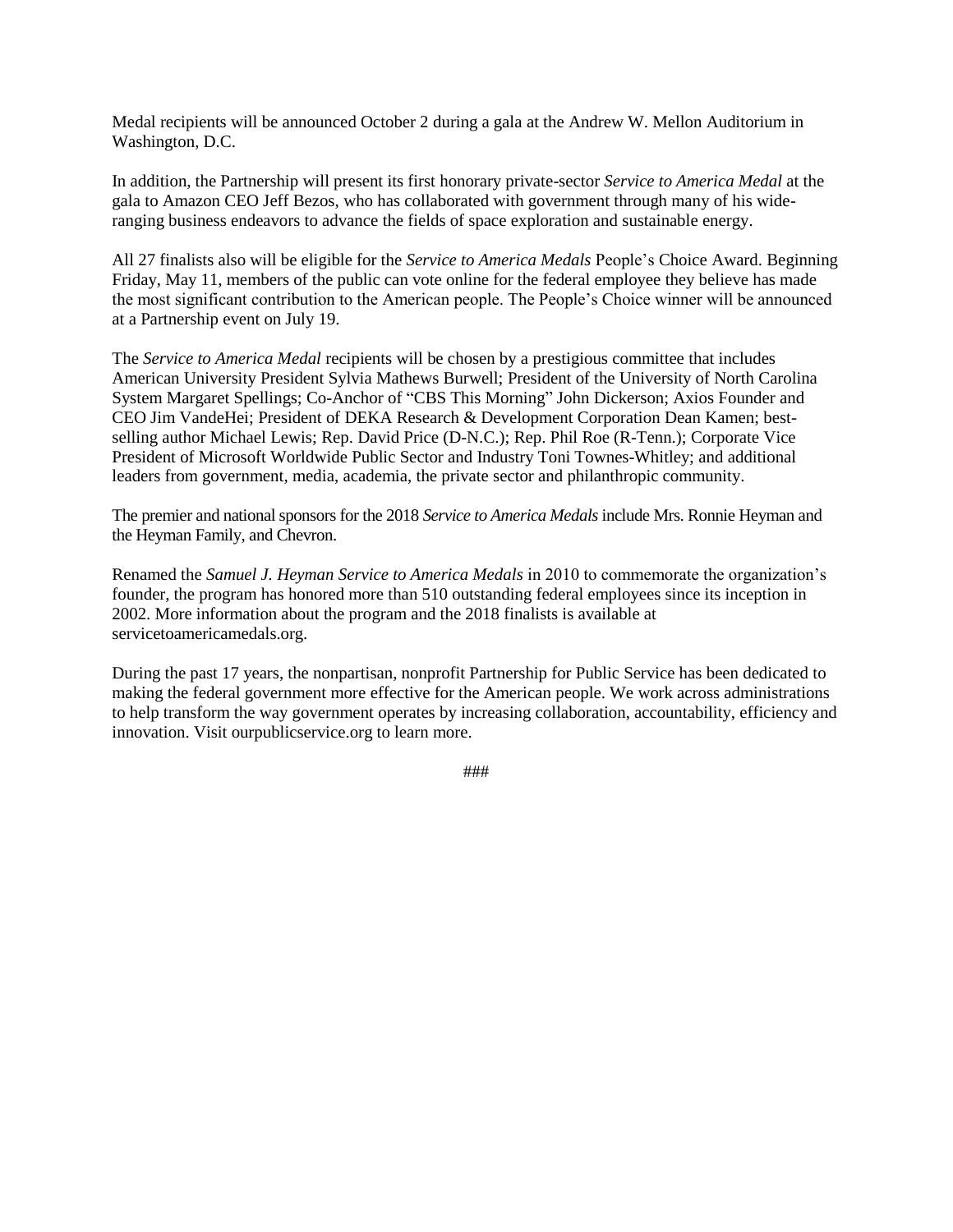#### **2018 SAMMIES FINALISTS**

#### **CAREER ACHIEVEMENT MEDAL FINALISTS**

This medal recognizes a federal employee for leading significant and sustained accomplishments throughout a federal career of 20 or more years.

#### **Gerald Ankley, Ph.D.**

Research Toxicologist Environmental Protection Agency Duluth, Minnesota For three decades, established techniques and standards to identify dangerous chemicals and prevent them from contaminating America's lakes and waterways

#### **Judith Lynn Allaire DesHarnais**

Deputy District Engineer and Chief of Programs and Project Management U.S. Army Corps of Engineers, St. Paul District St. Paul, Minnesota Directed major flood-protection projects that have saved lives and prevented more than a billion dollars in property damage

#### **Allen R. Hefner Jr., Ph.D.**

Power Electronics Project Leader National Institute of Standards and Technology, Physical Measurement Laboratory Gaithersburg, Maryland Developed the "Hefner model" for power semiconductor devices that revolutionized manufacturing of power conversion systems that millions of people use today, leading to trillions of dollars in energy savings worldwide

#### **John J. Sammarco, Ph.D.**

Principal Research Engineer, Pittsburgh Mining Research Division Centers for Disease Control and Prevention, National Institute for Occupational Safety and Health Pittsburgh, Pennsylvania Led game-changing research over three decades that improved lighting in mines, advanced rescue techniques and reduced accidents and injuries

#### **Marshalyn Yeargin-Allsopp, M.D.**

Associate Director for Children with Special Health Care Needs Centers for Disease Control and Prevention Atlanta, Georgia Pioneered research to understand the prevalence of autism and other developmental disabilities, influencing the expansion of health, social and educational services for children with special needs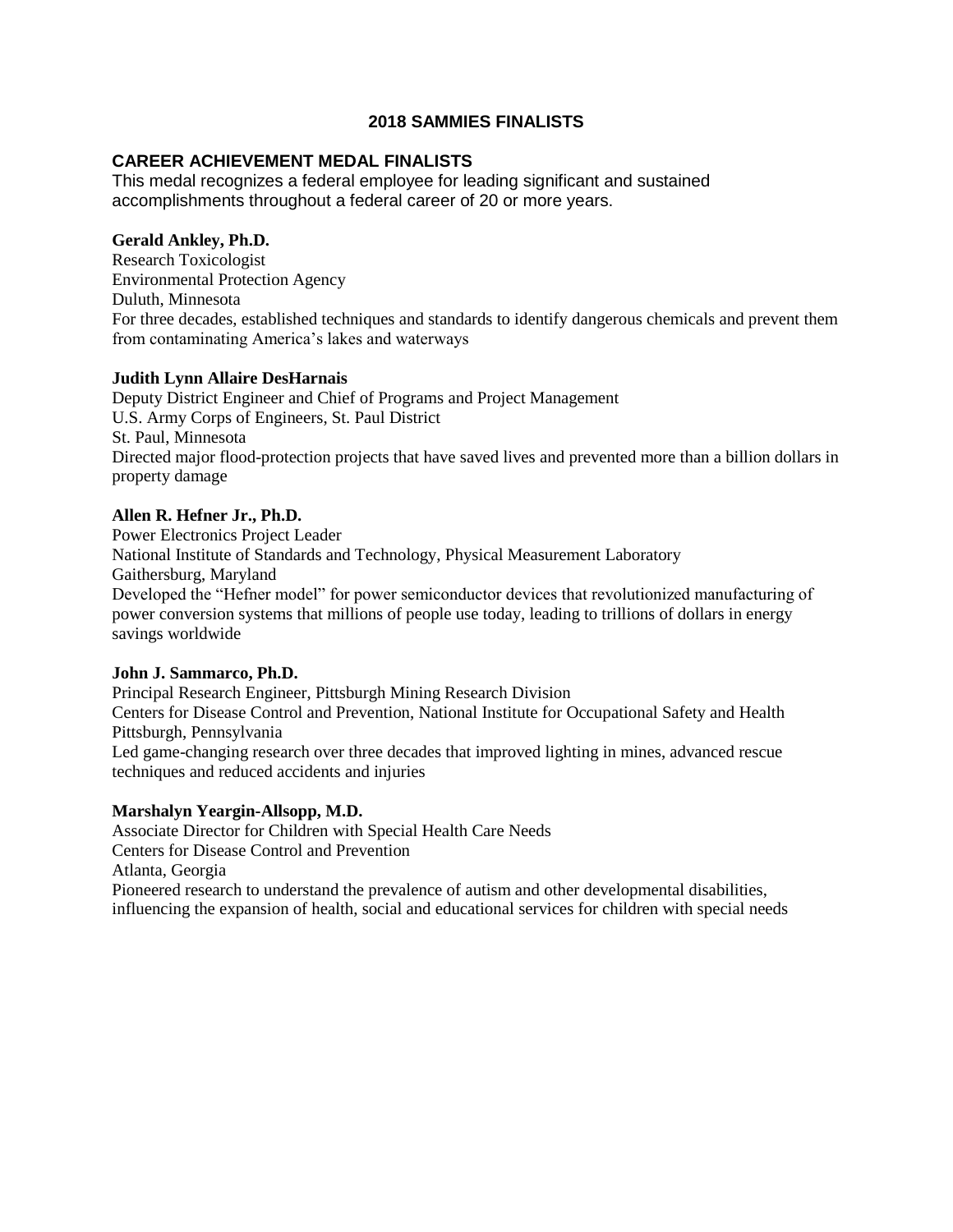# **HOMELAND SECURITY AND LAW ENFORCEMENT MEDAL FINALISTS**

This medal recognizes a federal employee or team for a significant accomplishment in fields such as border and transportation security, civil rights, counterterrorism, emergency response, fraud prevention and intelligence.

#### **Mark L. Bathrick and Team**

Director, Office of Aviation Services Department of the Interior Boise, Idaho Built the largest civilian aerial drone fleet to help federal agencies fight forest fires, inspect infrastructure, monitor wildlife and natural resources, halt pollution, and conduct search and rescue operations

#### **Stephen C. Curren and the Cyber Incident Response Team**

Director, Division of Resilience Department of Health and Human Services, Office of the Assistant Secretary for Preparedness and Response Washington, D.C. Defended health care computer systems in the U.S. from a global cyberattack that threatened patients' health and safety

#### **Karen D. Dodge, Margaret Moeser and Teams**

Staff Attorney (Dodge); Senior Trial Attorney (Moeser) Federal Trade Commission (Dodge); Department of Justice (Moeser) Chicago, Illinois (Dodge); Washington, D.C. (Moeser) Brought justice and restored financial losses of nearly \$600 million for hundreds of thousands of people who were defrauded by money transfer scams

#### **Blake Douglas Rowe**

Director, Forensic Exploitation Directorate U.S. Army Criminal Investigation Command, Defense Forensic Science Center Forest Park, Georgia Established sophisticated forensic exploitation laboratories to investigate terrorist activities, contributing to thousands of convictions and thwarting attempts to attack Americans overseas and in the U.S.

#### **Jeffrey Elliott Wood Jr. and the North Shore Gang Task Force**

Supervisory Special Agent Federal Bureau of Investigation Chelsea, Massachusetts Led a record takedown of the notorious MS-13 gang, arresting more than 60 leaders and members of this criminal organization in the Boston region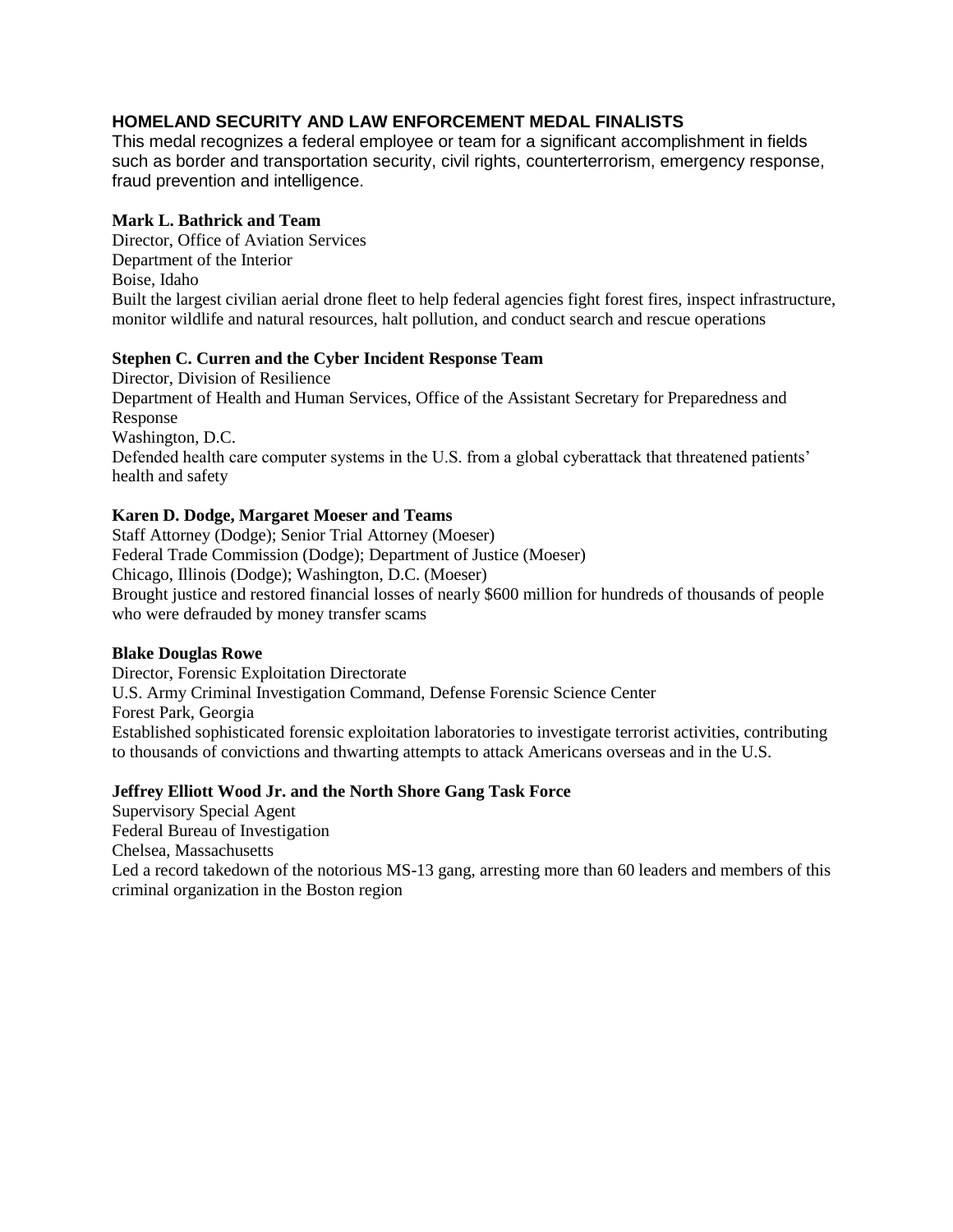# **MANAGEMENT EXCELLENCE MEDAL FINALISTS**

This medal recognizes a federal employee or team for a significant accomplishment that exemplifies efficient, effective and results-oriented government.

#### **Guy Demeter**

Data Scientist Federal Bureau of Investigation Washington, D.C. Developed wide-ranging data management systems that enable FBI analysts to investigate criminal activity and identify threats more quickly

#### **Ariel Gold**

Data Program Manager Department of Transportation, Intelligent Transportation Systems Joint Program Office Washington, D.C. Improved data-sharing to accelerate the adoption of new technologies that increase transportation safety and efficiency, including self-driving cars and vehicles that communicate with one another

#### **Marcella Jacobs and the VA Digital Services Team**

Executive Director, Digital Service Department of Veterans Affairs Washington, D.C. Created online digital tools for veterans to more easily access benefits and services, delivering a highquality and seamless user experience

#### **Andy Neal and the NFIP Reinsurance Program Team**

Branch Chief, Actuarial and Catastrophic Modeling Federal Emergency Management Agency Washington, D.C. Persuaded private reinsurers for the first time to assume some flood damage liability, saving the National Flood Insurance Program \$1 billion in claims in 2017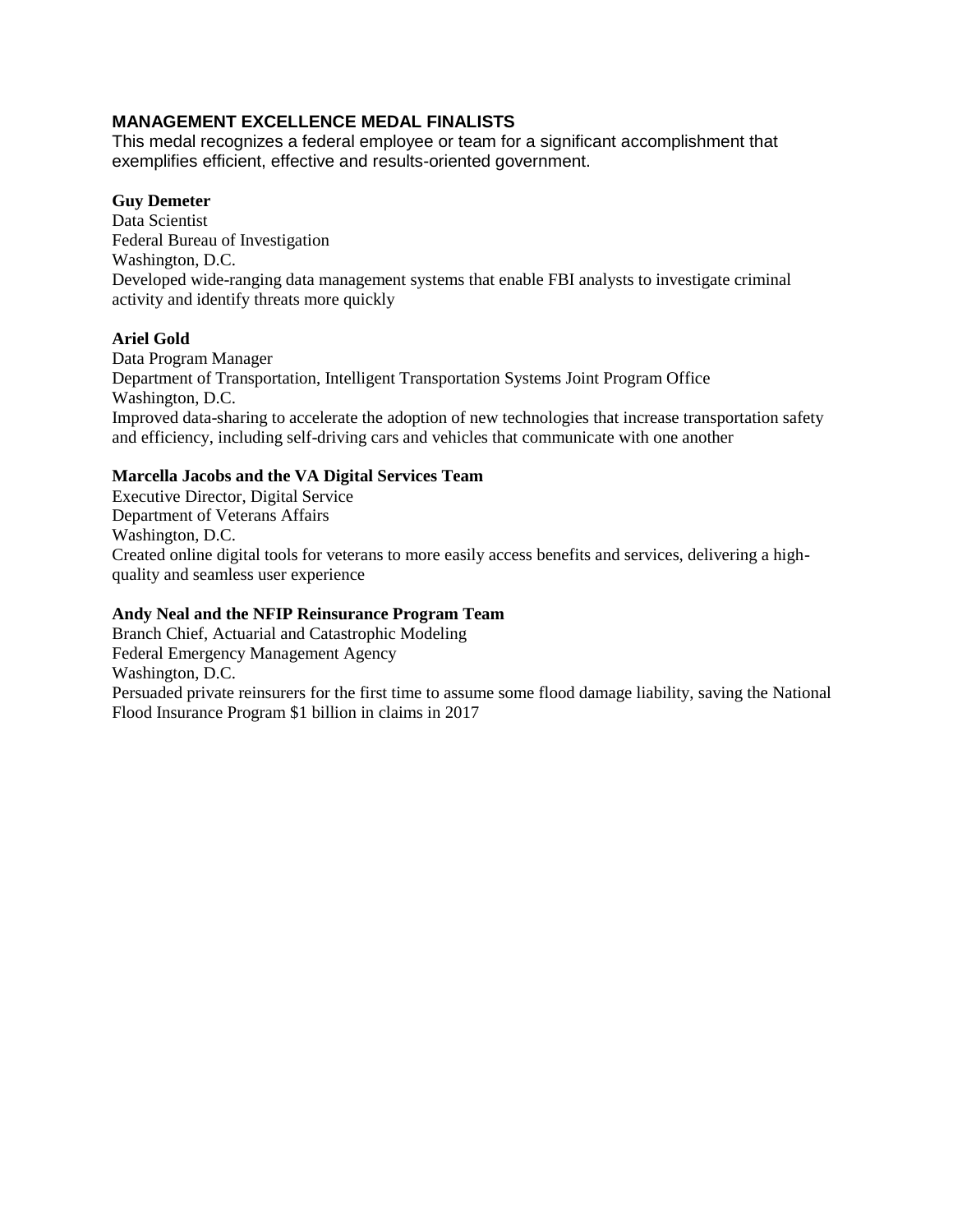# **NATIONAL SECURITY AND INTERNATIONAL AFFAIRS MEDAL FINALISTS**

This medal recognizes a federal employee or team for a significant accomplishment in fields such as defense, military affairs, diplomacy, foreign assistance and trade.

#### **Andrew M. Herscowitz and the Power Africa Team**

Coordinator for Power Africa U.S. Agency for International Development *Pretoria*, South Africa Provided electricity to some 50 million people in sub-Saharan Africa, while creating hundreds of millions of dollars in export opportunities for U.S. companies

#### **David Huizenga**

Principal Assistant Deputy Administrator for Defense Nuclear Nonproliferation National Nuclear Security Administration Washington, D.C. Managed numerous high-profile projects with foreign governments to secure large quantities of weaponsuseable nuclear materials and prevent them from falling into the wrong hands

#### **Matthew Nims and Team**

Acting Director, Office of Food for Peace U.S. Agency for International Development Washington, D.C. Distributed \$1.4 billion in emergency food assistance to 20 million people in four nations fighting famine and threatened by violent conflicts, saving countless lives under harrowing conditions

#### **Hoa Thi Tran, Ph.D., and Team**

Asia Team Lead, Bureau of Population, Refugees and Migration Department of State Washington, D.C. Delivered emergency humanitarian relief to nearly 700,000 Rohingya refugees who fled violent persecution in Burma to find safe haven in neighboring Bangladesh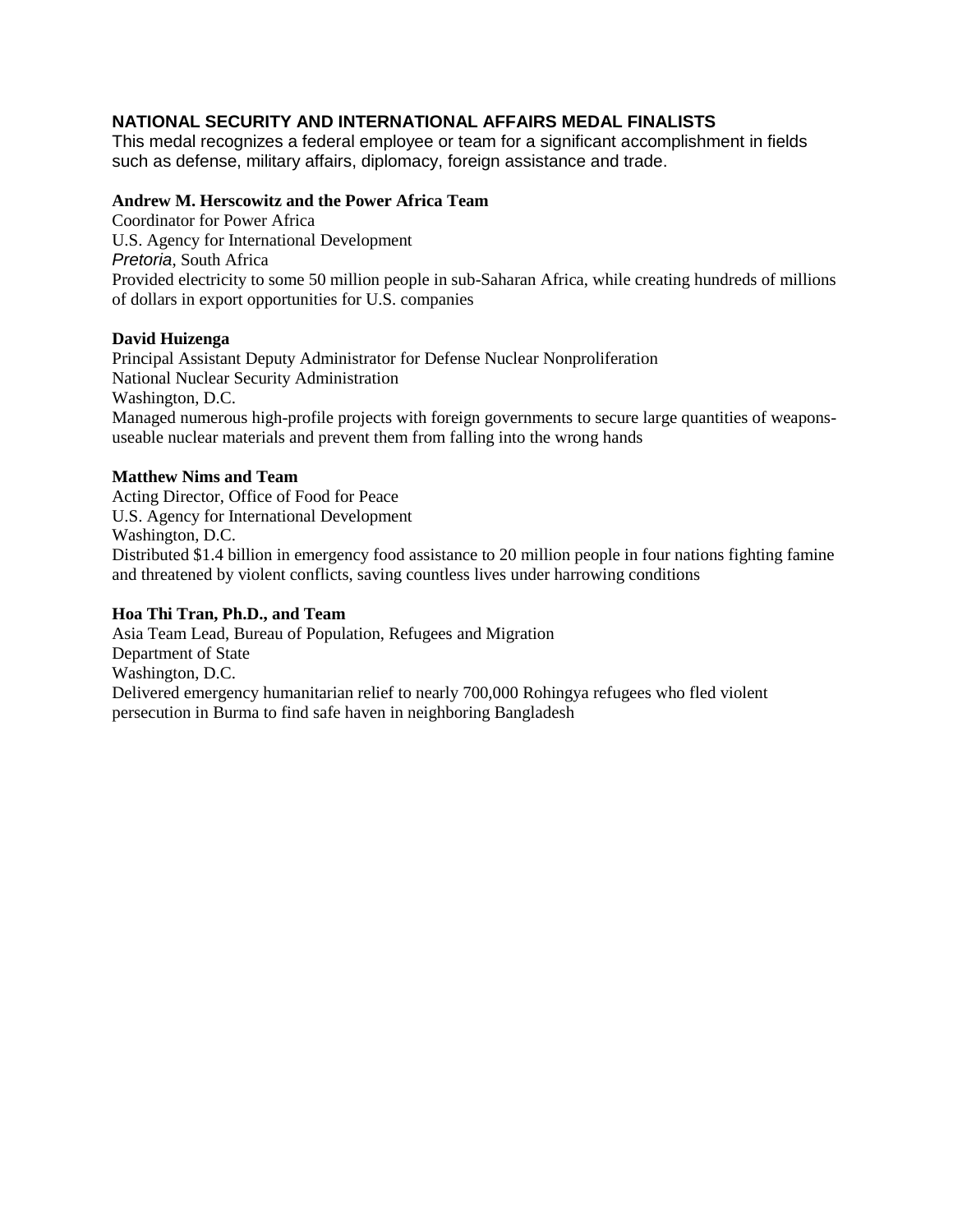# **PROMISING INNOVATIONS MEDAL FINALISTS**

This medal recognizes a federal employee or team for leading a promising discovery, breakthrough technology or innovative approach to address a significant challenge facing our country or create new opportunities for the American people.

#### **Barney S. Graham, M.D., Ph.D. and Theodore C. Pierson, Ph.D.**

Deputy Director, Vaccine Research Center (Graham); Chief of the Laboratory of Viral Diseases (Pierson) National Institutes of Health, National Institute of Allergy and Infectious Diseases Bethesda, Maryland

Developed a promising vaccine now in clinical testing to prevent the Zika virus, which has caused serious birth defects in the children of women infected during pregnancy

#### **Parimal Kopardekar, Ph.D., and Team**

Senior Technologist for Air Transportation Systems National Aeronautics and Space Administration, Ames Research Center Moffett Field, California Designed a first-of-its-kind traffic management system for unmanned aerial vehicles, paving the way for large-scale use of commercial drones

#### **Jordan T. Manos**

Director of Operations Veterans Affairs Acquisition Academy (on detail to FEMA in 2017) Frederick, Maryland Improved the system used to assess flood damage from hurricanes and other major storms, helping residents receive aid more quickly and saving the government millions of dollars in appraisal costs

#### **Alison Smith, Ph.D.**

Chief Engineer, Materials Analysis of Electronic Component Technologies Naval Surface Warfare Center Crane, Indiana Pioneered the use of nanoparticles to mark sensitive military equipment with a unique fingerprint to guard against counterfeit products and protect our nation's warfighters